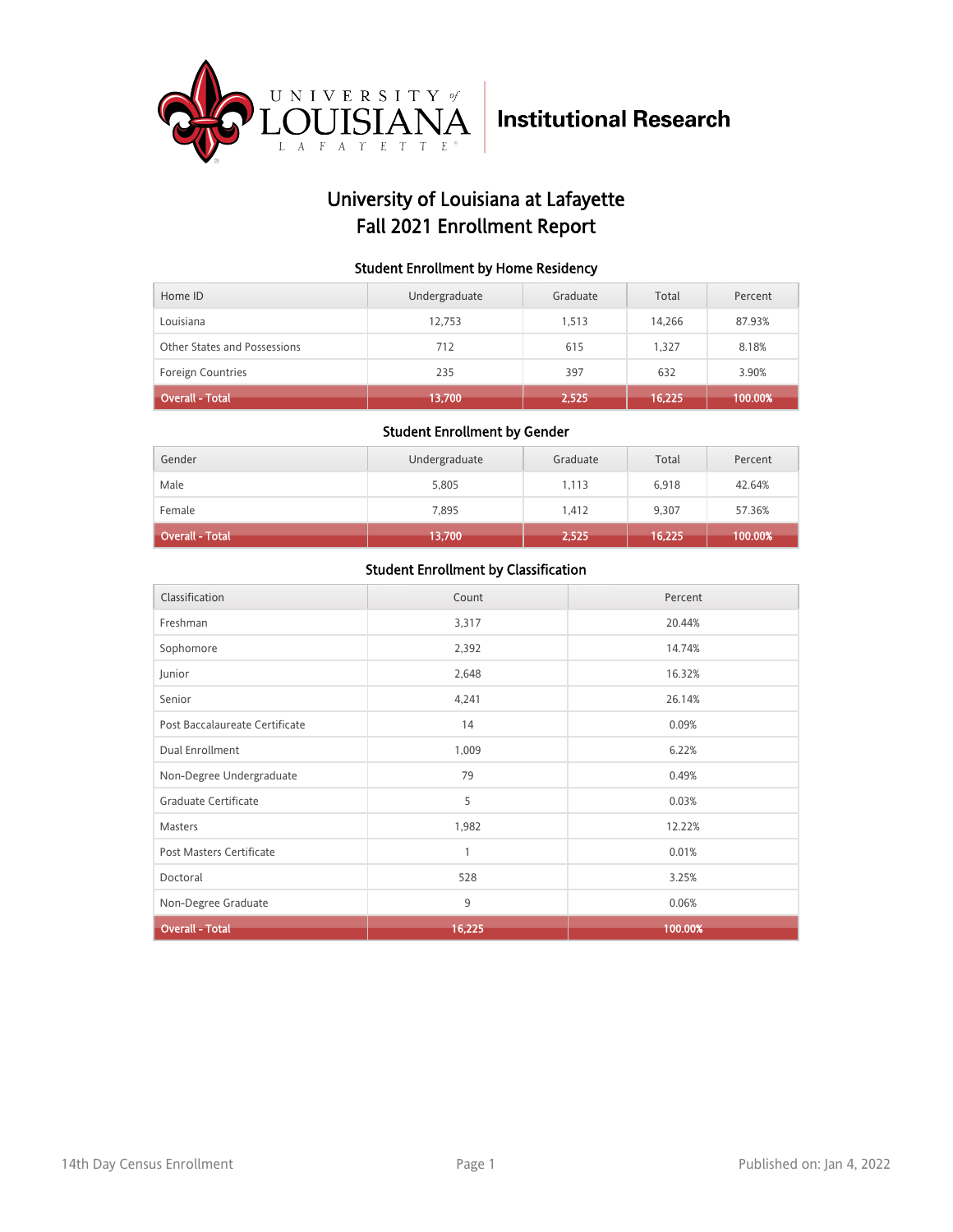

## University of Louisiana at Lafayette Fall 2021 Enrollment Report

#### Student Enrollment by Entry Type

| <b>Entry Type</b>      | Undergraduate | Graduate     | Total  | Percent |
|------------------------|---------------|--------------|--------|---------|
| Continuing             | 8.737         | 1.890        | 10.627 | 65.50%  |
| Dual Enrollment        | 1.009         | $\mathbf{0}$ | 1.009  | 6.22%   |
| First Time             | 2.693         | 567          | 3.260  | 20.09%  |
| Non Degree             | 79            | 9            | 88     | 0.54%   |
| Re-entry               | 442           | 59           | 501    | 3.09%   |
| Transfer               | 740           | $\mathbf{0}$ | 740    | 4.56%   |
| <b>Overall - Total</b> | 13,700        | 2,525        | 16,225 | 100.00% |

#### Student Enrollment by Race/Ethnicity

| Race/Ethnicity                            | Undergraduate | Graduate | Total  | Percent |
|-------------------------------------------|---------------|----------|--------|---------|
| American Indian or Alaska Native          | 46            | 11       | 57     | 0.35%   |
| Asian                                     | 358           | 112      | 470    | 2.90%   |
| Black or African American                 | 3,141         | 426      | 3,567  | 21.98%  |
| Hispanic, of any race                     | 788           | 132      | 920    | 5.67%   |
| Native Hawaiian or Other Pacific Islander | 17            | $\Omega$ | 17     | 0.10%   |
| Non-resident Alien                        | 134           | 259      | 393    | 2.42%   |
| Two or more races                         | 488           | 64       | 552    | 3.40%   |
| Unknown Race/Ethnicity                    | 422           | 66       | 488    | 3.01%   |
| White                                     | 8,306         | 1,455    | 9,761  | 60.16%  |
| <b>Overall - Total</b>                    | 13,700        | 2,525    | 16,225 | 100.00% |

| <b>Full/Part Time</b> | Undergraduate | Graduate | Total  | Percent |
|-----------------------|---------------|----------|--------|---------|
| <b>Full Time</b>      | 10.874        | 1.092    | 11.966 | 73.75%  |
| Part Time             | 2,826         | 1.433    | 4,259  | 26.25%  |
| Overall - Total       | (13,700)      | 2,525    | 16,225 | 100.00% |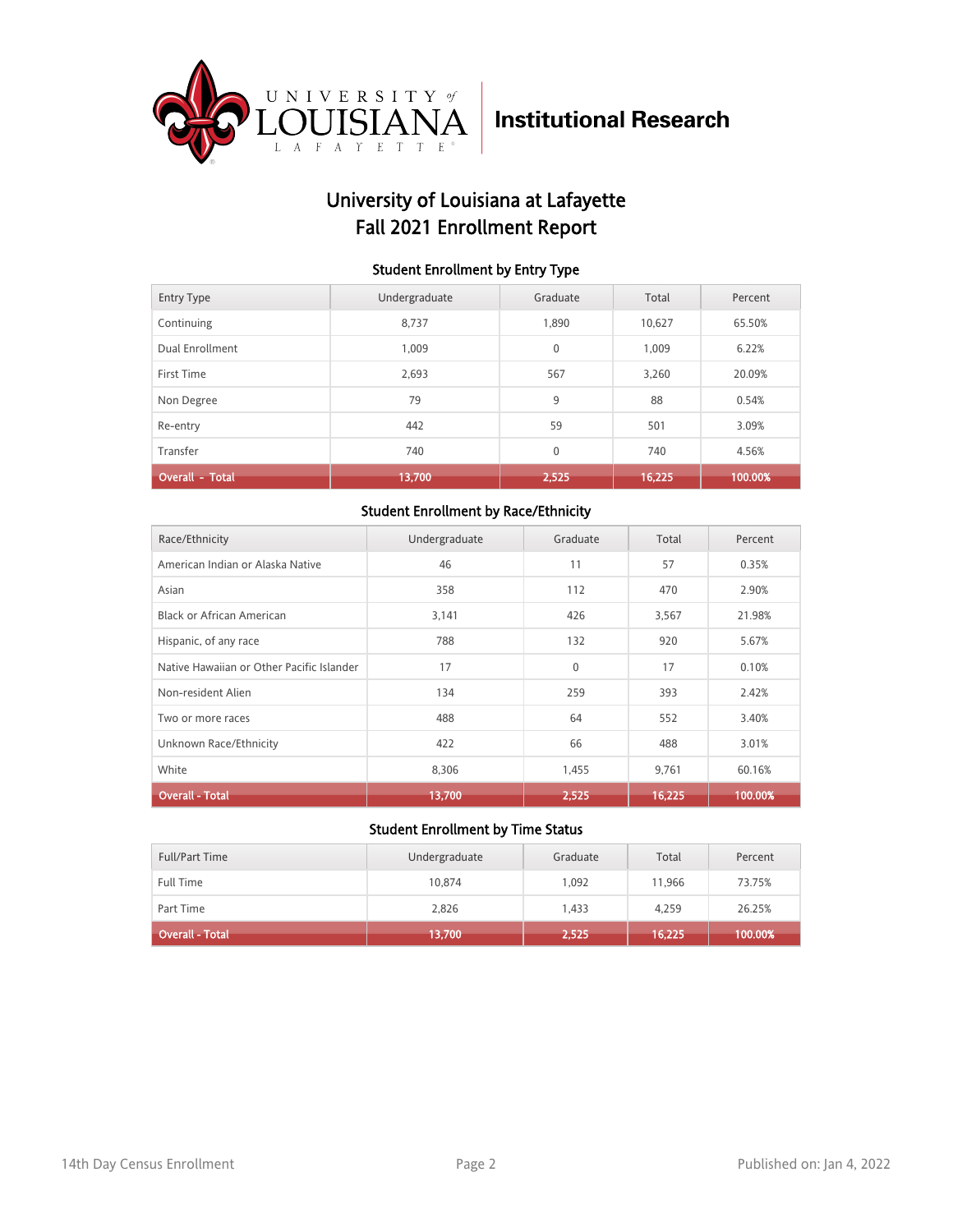

## Academic Affairs, VP Fall 2021 Enrollment Report

#### Student Enrollment by Home Residency

| Home ID                      | Undergraduate | Graduate | Total | Percent |
|------------------------------|---------------|----------|-------|---------|
| Louisiana                    | 1,055         |          | 1.055 | 97.96%  |
| Other States and Possessions |               | 0        |       | 0.46%   |
| <b>Foreign Countries</b>     | 17            | 0        | 17    | 1.58%   |
| <b>Overall - Total</b>       | 1,077         |          | 1,077 | 100.00% |

#### Student Enrollment by Gender

| Gender                 | Undergraduate | Graduate | Total | Percent |
|------------------------|---------------|----------|-------|---------|
| Male                   | 485           |          | 485   | 45.03%  |
| Female                 | 592           |          | 592   | 54.97%  |
| <b>Overall - Total</b> | 1,077         |          | 1,077 | 100.00% |

| Classification           | Count | Percent |
|--------------------------|-------|---------|
| Dual Enrollment          | 1.009 | 93.69%  |
| Non-Degree Undergraduate | 68    | 6.31%   |
| <b>Overall - Total</b>   | 1.077 | 100.00% |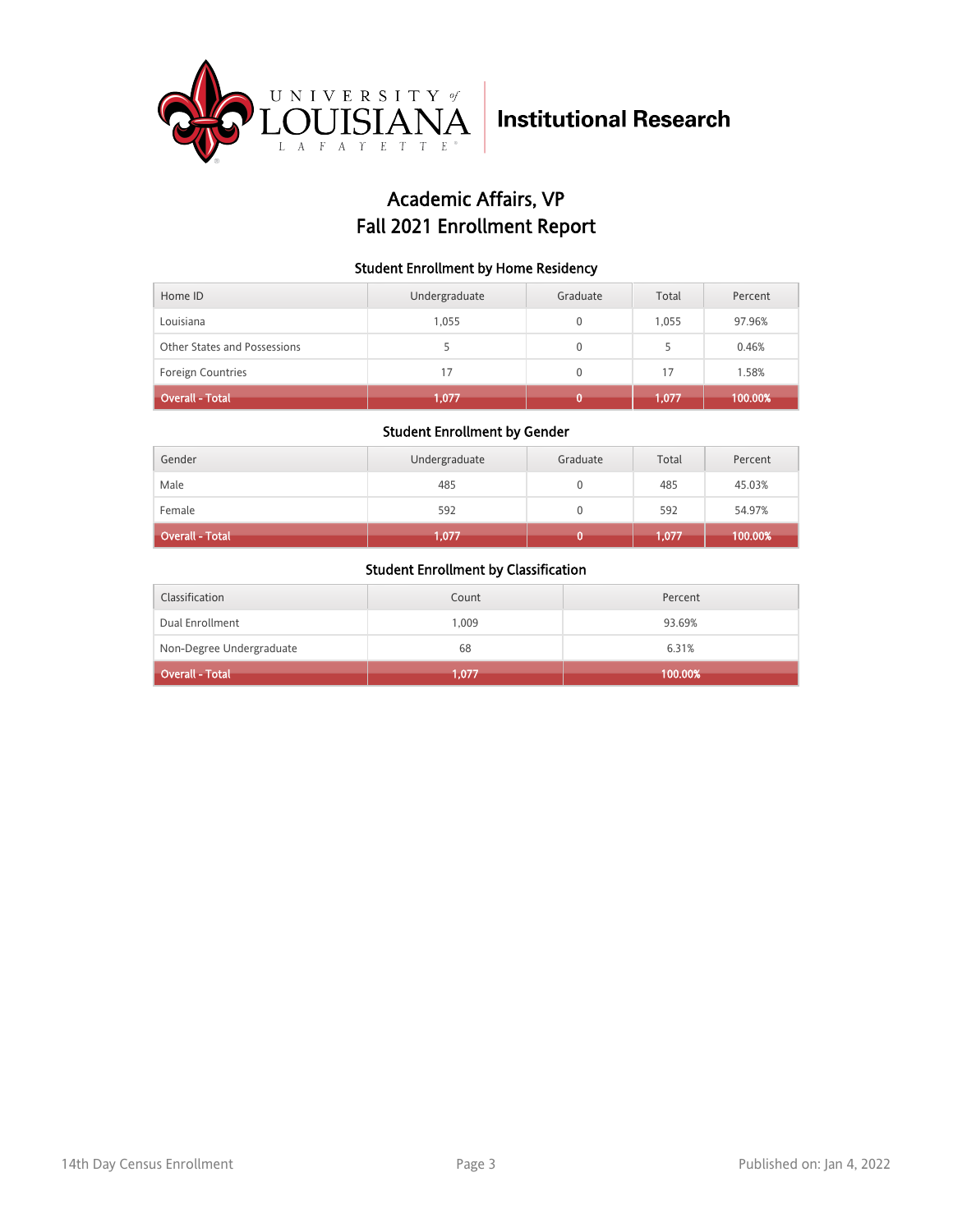

## Academic Affairs, VP Fall 2021 Enrollment Report

#### Student Enrollment by Entry Type

| <b>Entry Type</b> | Undergraduate | Graduate | Total | Percent |
|-------------------|---------------|----------|-------|---------|
| Dual Enrollment   | 1.009         |          | 1.009 | 93.69%  |
| Non Degree        | 68            |          | 68    | 6.31%   |
| Overall - Total   | 1.077         |          | 1.077 | 100.00% |

### Student Enrollment by Race/Ethnicity

| Race/Ethnicity                   | Undergraduate | Graduate     | Total | Percent |
|----------------------------------|---------------|--------------|-------|---------|
| Asian                            | 31            | $\mathbf{0}$ | 31    | 2.88%   |
| Black or African American        | 116           | $\Omega$     | 116   | 10.77%  |
| Hispanic, of any race            | 53            | $\Omega$     | 53    | 4.92%   |
| American Indian or Alaska Native | 5             | $\mathbf{0}$ | 5     | 0.46%   |
| Two or more races                | 40            | $\Omega$     | 40    | 3.71%   |
| Non-resident Alien               | 12            | $\Omega$     | 12    | 1.11%   |
| Unknown Race/Ethnicity           | 96            | $\Omega$     | 96    | 8.91%   |
| White                            | 724           | $\mathbf{0}$ | 724   | 67.22%  |
| <b>Overall - Total</b>           | 1,077         | 0            | 1,077 | 100.00% |

| <b>Full/Part Time</b>  | Undergraduate | Graduate | Total | Percent |
|------------------------|---------------|----------|-------|---------|
| <b>Full Time</b>       | 29            |          | 29    | 2.69%   |
| Part Time              | 1.048         |          | 1.048 | 97.31%  |
| <b>Overall - Total</b> | 1,077         |          | 1,077 | 100.00% |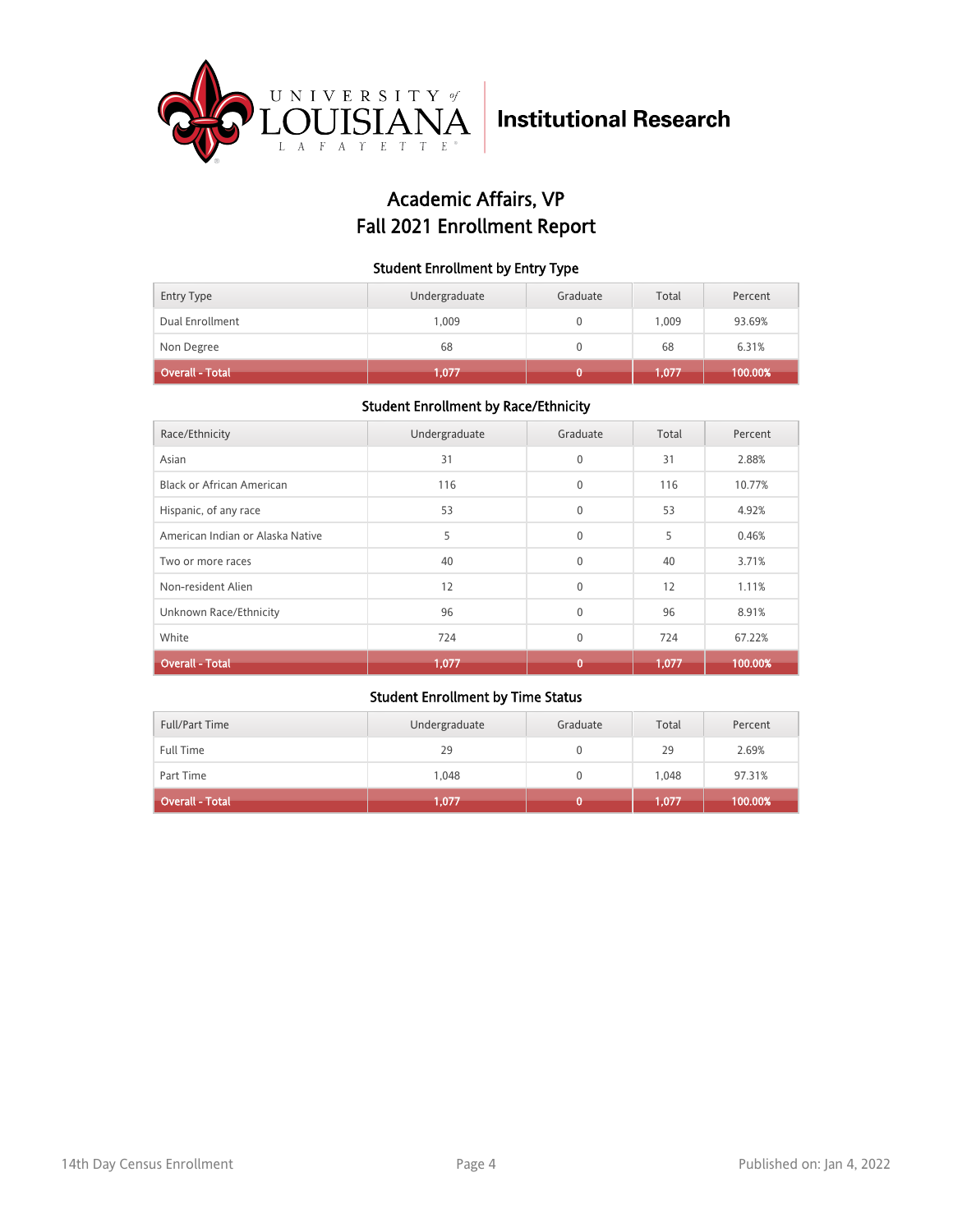

## Business Administration Fall 2021 Enrollment Report

#### Student Enrollment by Home Residency

| Home ID                      | Undergraduate | Graduate | Total | Percent |
|------------------------------|---------------|----------|-------|---------|
| Louisiana                    | 1.791         | 688      | 2.479 | 79.43%  |
| Other States and Possessions | 89            | 434      | 523   | 16.76%  |
| <b>Foreign Countries</b>     | 47            | 72       | 119   | 3.81%   |
| <b>Overall - Total</b>       | 1,927         | 1,194    | 3,121 | 100.00% |

#### Student Enrollment by Gender

| Gender                 | Undergraduate | Graduate | Total | Percent |
|------------------------|---------------|----------|-------|---------|
| Male                   | 1,021         | 566      | 1,587 | 50.85%  |
| Female                 | 906           | 628      | 1,534 | 49.15%  |
| <b>Overall - Total</b> | 1,927         | 1,194    | 3,121 | 100.00% |

| Classification                 | Count | Percent |
|--------------------------------|-------|---------|
| Freshman                       | 535   | 17.14%  |
| Sophomore                      | 384   | 12.30%  |
| Junior                         | 460   | 14.74%  |
| Senior                         | 545   | 17.46%  |
| Post Baccalaureate Certificate | 3     | 0.10%   |
| Masters                        | 1,193 | 38.22%  |
| Post Masters Certificate       |       | 0.03%   |
| <b>Overall - Total</b>         | 3,121 | 100.00% |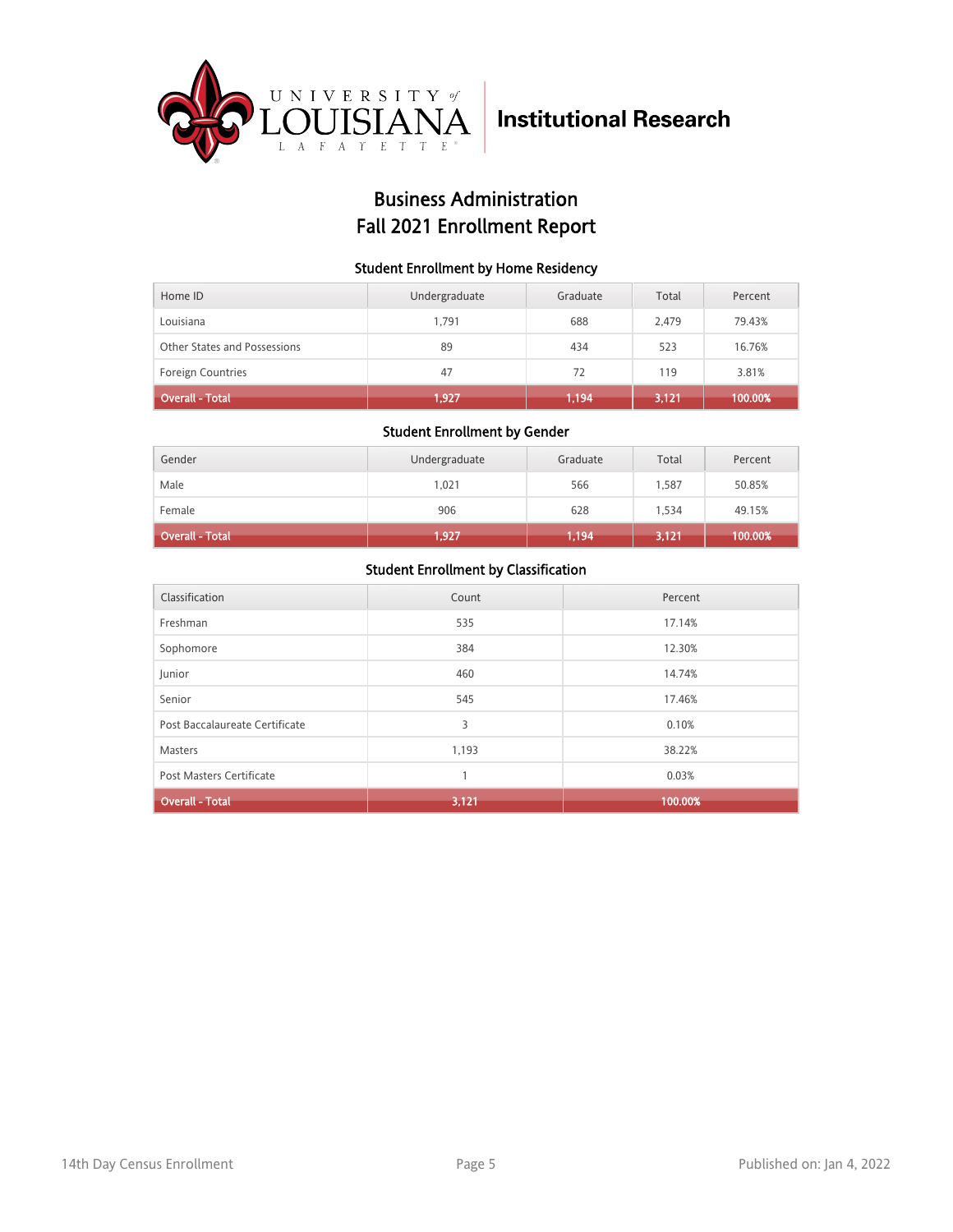

## Business Administration Fall 2021 Enrollment Report

#### Student Enrollment by Entry Type

| <b>Entry Type</b>      | Undergraduate | Graduate | Total | Percent |
|------------------------|---------------|----------|-------|---------|
| Continuing             | 1,322         | 910      | 2,232 | 71.52%  |
| First Time             | 402           | 268      | 670   | 21.47%  |
| Re-entry               | 81            | 16       | 97    | 3.11%   |
| Transfer               | 122           | $\Omega$ | 122   | 3.91%   |
| <b>Overall - Total</b> | 1,927         | 1,194    | 3,121 | 100.00% |

### Student Enrollment by Race/Ethnicity

| Race/Ethnicity                            | Undergraduate | Graduate     | Total | Percent |
|-------------------------------------------|---------------|--------------|-------|---------|
| Asian                                     | 38            | 58           | 96    | 3.08%   |
| Black or African American                 | 419           | 228          | 647   | 20.73%  |
| Hispanic, of any race                     | 91            | 76           | 167   | 5.35%   |
| American Indian or Alaska Native          | 3             | 8            | 11    | 0.35%   |
| Two or more races                         | 70            | 33           | 103   | 3.30%   |
| Non-resident Alien                        | 37            | 34           | 71    | 2.27%   |
| Native Hawaiian or Other Pacific Islander | 3             | $\mathbf{0}$ | 3     | 0.10%   |
| Unknown Race/Ethnicity                    | 45            | 37           | 82    | 2.63%   |
| White                                     | 1,221         | 720          | 1,941 | 62.19%  |
| <b>Overall - Total</b>                    | 1,927         | 1,194        | 3,121 | 100.00% |

| Full/Part Time               | Undergraduate | Graduate | Total | Percent |
|------------------------------|---------------|----------|-------|---------|
| <b>Full Time</b>             | 1,731         | 266      | 1.997 | 63.99%  |
| Part Time                    | 196           | 928      | 1.124 | 36.01%  |
| Overall - Total <sup>1</sup> | 1,927         | 1,194    | 3,121 | 100.00% |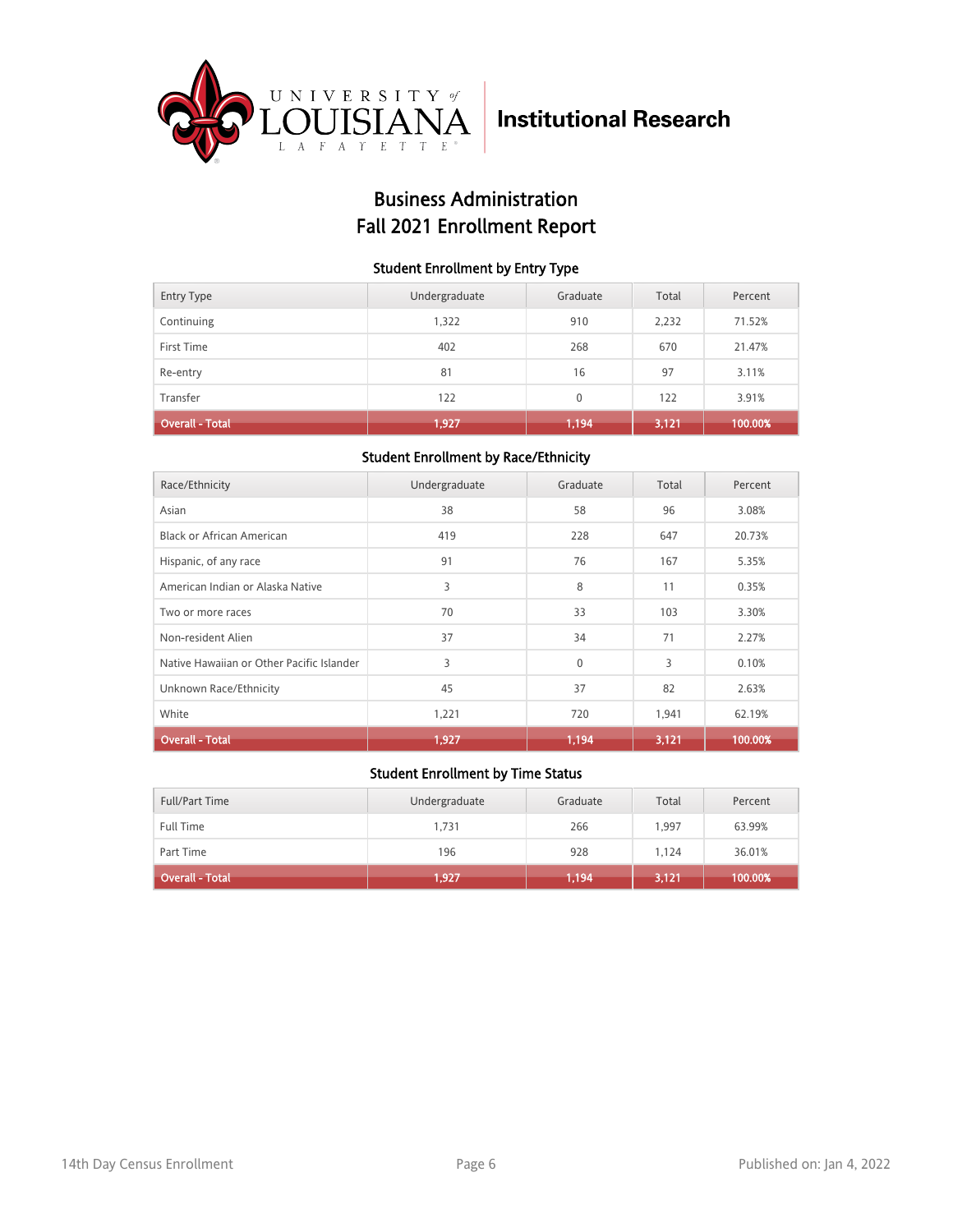

## Arts Fall 2021 Enrollment Report

#### Student Enrollment by Home Residency

| Home ID                      | Undergraduate | Graduate | Total | Percent |
|------------------------------|---------------|----------|-------|---------|
| Louisiana                    | 842           | 49       | 891   | 95.09%  |
| Other States and Possessions | 27            |          | 30    | 3.20%   |
| <b>Foreign Countries</b>     | 10            | 6        | 16    | 1.71%   |
| <b>Overall - Total</b>       | 879           | 58       | 937   | 100.00% |

#### Student Enrollment by Gender

| Gender                 | Undergraduate | Graduate | Total | Percent |
|------------------------|---------------|----------|-------|---------|
| Male                   | 373           | 35       | 408   | 43.54%  |
| Female                 | 506           | 23       | 529   | 56.46%  |
| <b>Overall - Total</b> | 879           | 58       | 937   | 100.00% |

| Classification         | Count | Percent |
|------------------------|-------|---------|
| Freshman               | 270   | 28.82%  |
| Sophomore              | 178   | 19.00%  |
| Junior                 | 174   | 18.57%  |
| Senior                 | 257   | 27.43%  |
| <b>Masters</b>         | 58    | 6.19%   |
| <b>Overall - Total</b> | 937   | 100.00% |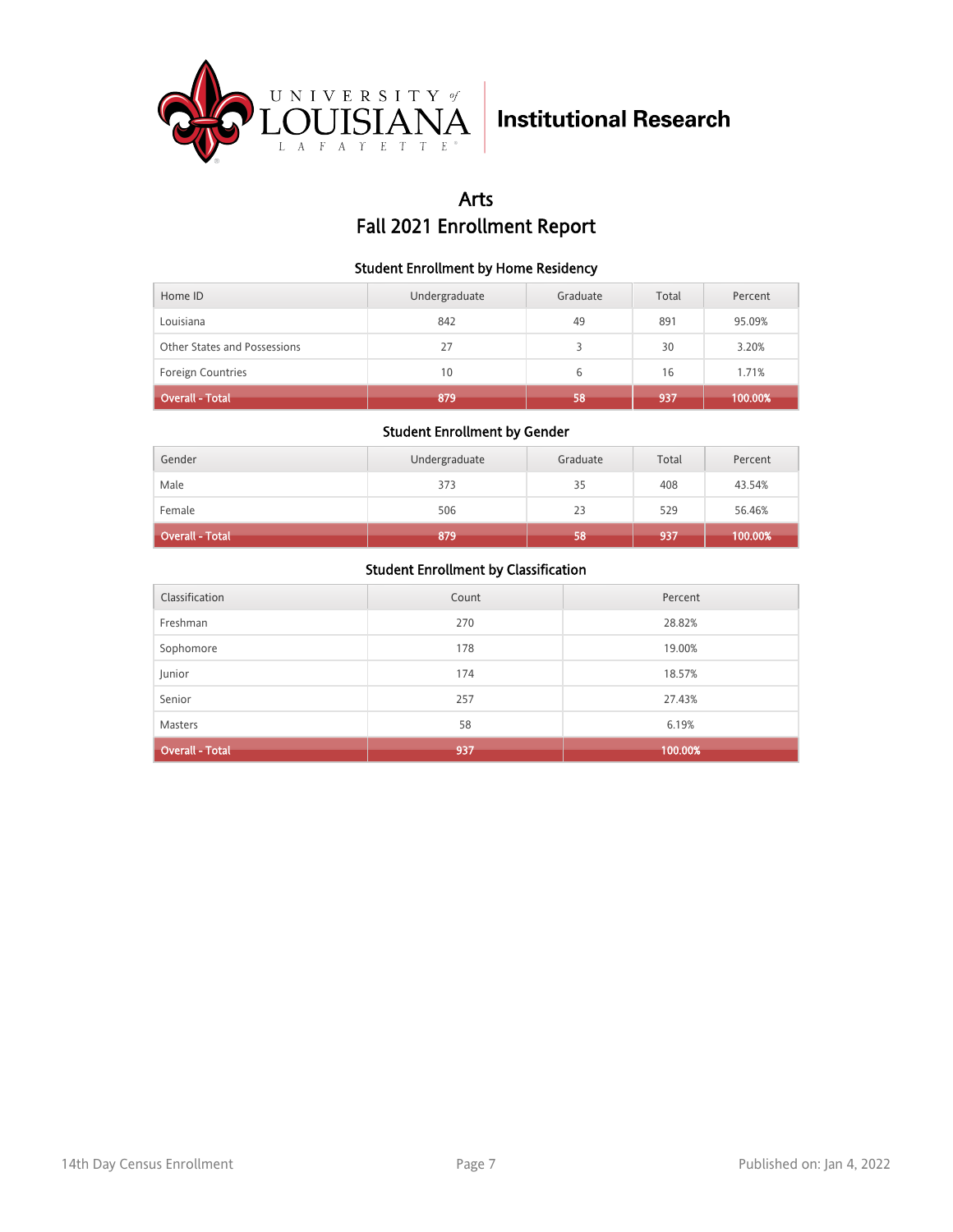

## Arts Fall 2021 Enrollment Report

#### Student Enrollment by Entry Type

| <b>Entry Type</b>      | Undergraduate | Graduate     | Total | Percent |
|------------------------|---------------|--------------|-------|---------|
| Continuing             | 587           | 31           | 618   | 65.96%  |
| First Time             | 234           | 27           | 261   | 27.85%  |
| Re-entry               | 26            | $\mathbf{0}$ | 26    | 2.77%   |
| Transfer               | 32            | $\Omega$     | 32    | 3.42%   |
| <b>Overall - Total</b> | 879           | 58           | 937   | 100.00% |

### Student Enrollment by Race/Ethnicity

| Race/Ethnicity                   | Undergraduate | Graduate       | Total        | Percent |
|----------------------------------|---------------|----------------|--------------|---------|
| Asian                            | 22            |                | 23           | 2.45%   |
| <b>Black or African American</b> | 189           | 6              | 195          | 20.81%  |
| Hispanic, of any race            | 73            | 5              | 78           | 8.32%   |
| American Indian or Alaska Native |               | $\mathbf{0}$   | $\mathbf{1}$ | 0.11%   |
| Two or more races                | 36            | $\overline{2}$ | 38           | 4.06%   |
| Non-resident Alien               | 6             | 4              | 10           | 1.07%   |
| Unknown Race/Ethnicity           | 24            | $\mathbf{0}$   | 24           | 2.56%   |
| White                            | 528           | 40             | 568          | 60.62%  |
| <b>Overall - Total</b>           | 879           | 58             | 937          | 100.00% |

| Full/Part Time         | Undergraduate | Graduate | Total | Percent |
|------------------------|---------------|----------|-------|---------|
| Full Time              | 799           | 55       | 854   | 91.14%  |
| Part Time              | 80            |          | 83    | 8.86%   |
| <b>Overall - Total</b> | 879           | 58       | 937   | 100.00% |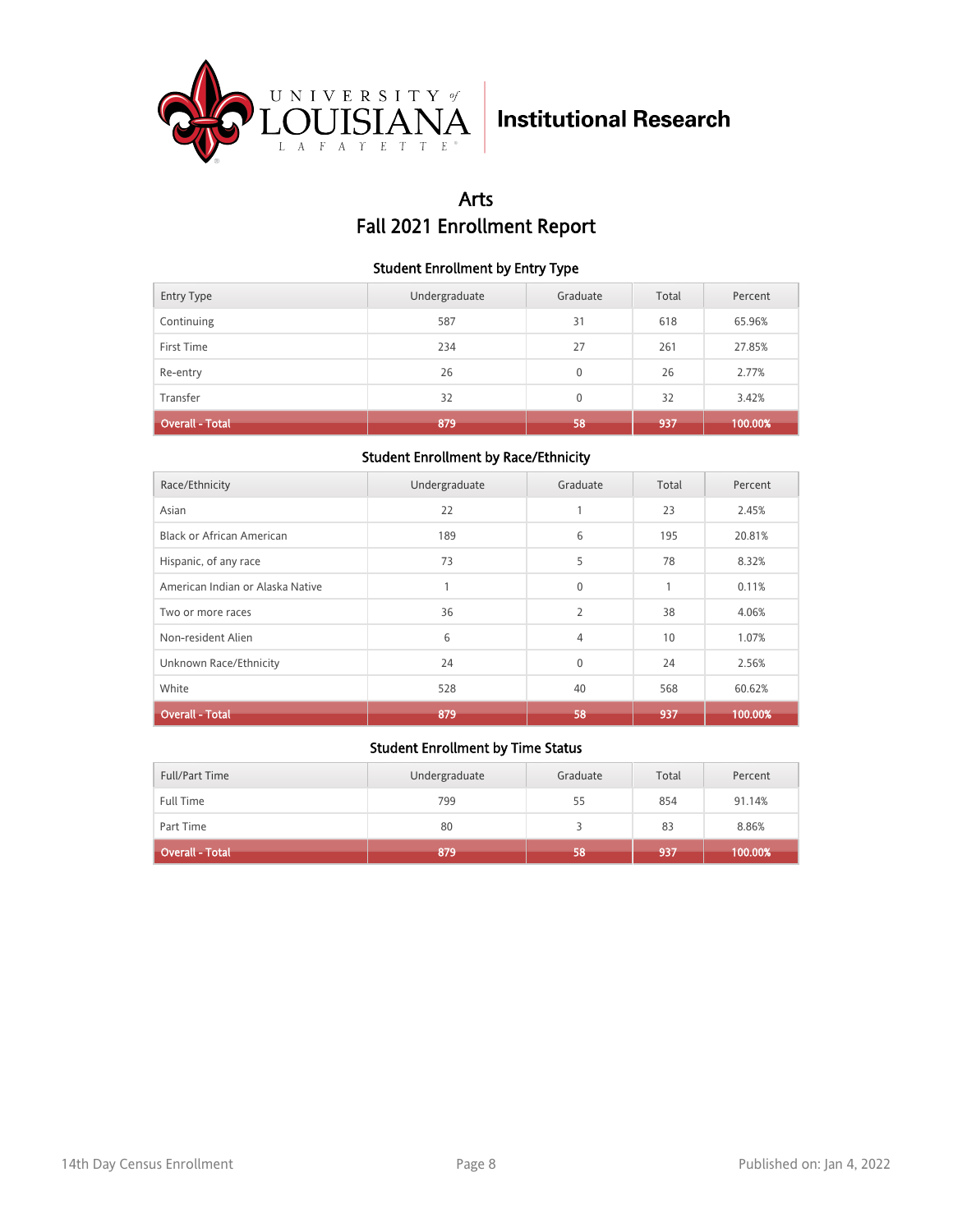

## Education Fall 2021 Enrollment Report

#### Student Enrollment by Home Residency

| Home ID                      | Undergraduate | Graduate | Total | Percent |
|------------------------------|---------------|----------|-------|---------|
| Louisiana                    | 1.407         | 286      | 1.693 | 92.06%  |
| Other States and Possessions | 105           | 24       | 129   | 7.01%   |
| <b>Foreign Countries</b>     | 8             | 9        | 17    | 0.92%   |
| <b>Overall - Total</b>       | 1,520         | 319      | 1,839 | 100.00% |

#### Student Enrollment by Gender

| Gender          | Undergraduate | Graduate | Total | Percent |
|-----------------|---------------|----------|-------|---------|
| Male            | 518           | 76       | 594   | 32.30%  |
| Female          | 1,002         | 243      | 1,245 | 67.70%  |
| Overall - Total | 1,520         | 319      | 1,839 | 100.00% |

| Classification                 | Count | Percent |
|--------------------------------|-------|---------|
| Freshman                       | 391   | 21.26%  |
| Sophomore                      | 309   | 16.80%  |
| Junior                         | 339   | 18.43%  |
| Senior                         | 459   | 24.96%  |
| Post Baccalaureate Certificate | 11    | 0.60%   |
| Non-Degree Undergraduate       | 11    | 0.60%   |
| Graduate Certificate           | 2     | 0.11%   |
| <b>Masters</b>                 | 181   | 9.84%   |
| Doctoral                       | 136   | 7.40%   |
| <b>Overall - Total</b>         | 1,839 | 100.00% |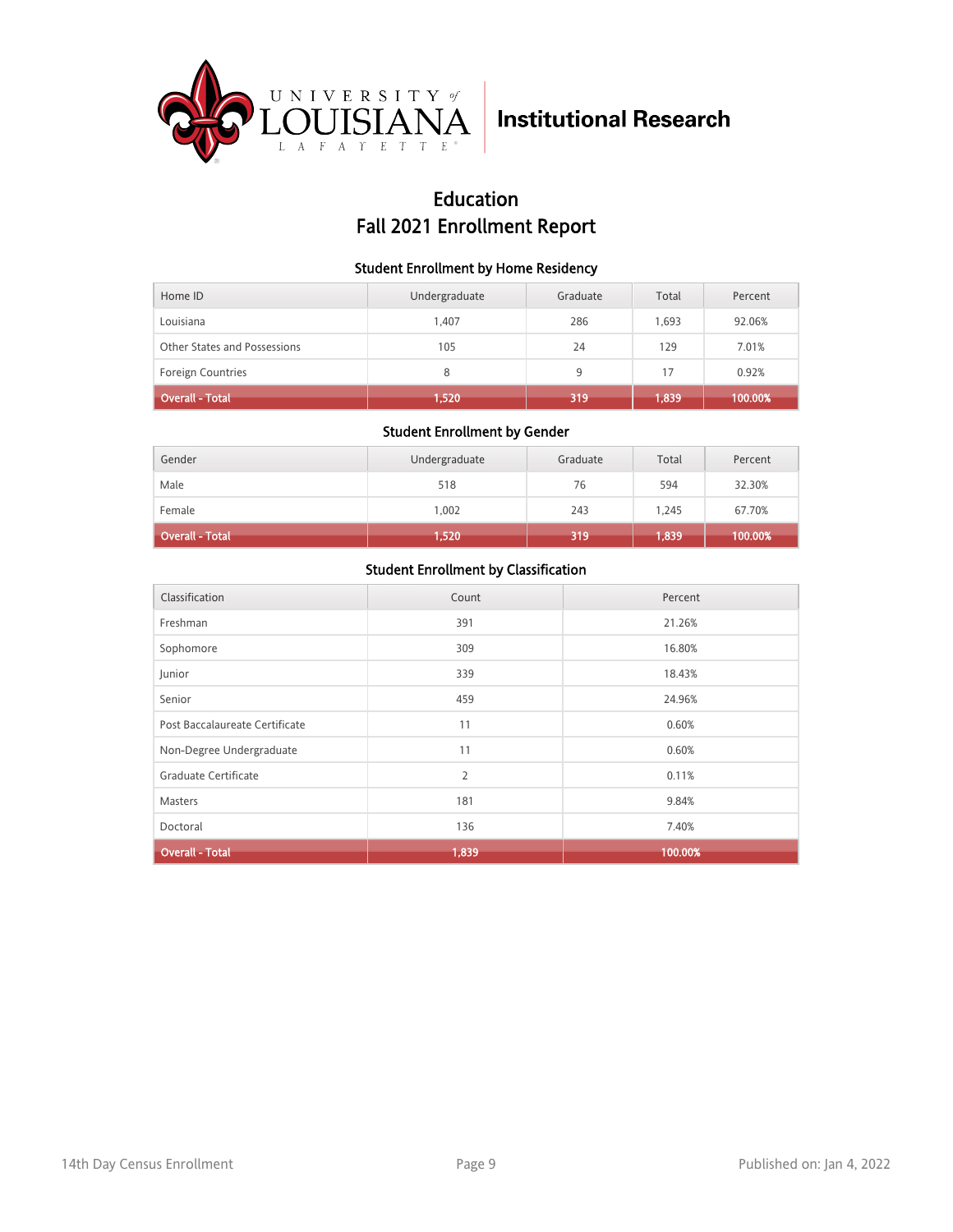

## Education Fall 2021 Enrollment Report

#### Student Enrollment by Entry Type

| <b>Entry Type</b>      | Undergraduate | Graduate     | Total | Percent |
|------------------------|---------------|--------------|-------|---------|
| Continuing             | 1,052         | 219          | 1,271 | 69.11%  |
| First Time             | 303           | 84           | 387   | 21.04%  |
| Non Degree             | 11            | $\mathbf{0}$ | 11    | 0.60%   |
| Re-entry               | 42            | 16           | 58    | 3.15%   |
| Transfer               | 112           | $\mathbf{0}$ | 112   | 6.09%   |
| <b>Overall - Total</b> | 1,520         | 319          | 1,839 | 100.00% |

#### Student Enrollment by Race/Ethnicity

| Race/Ethnicity                            | Undergraduate | Graduate     | Total | Percent |
|-------------------------------------------|---------------|--------------|-------|---------|
| Asian                                     | 17            | 2            | 19    | 1.03%   |
| Black or African American                 | 372           | 90           | 462   | 25.12%  |
| Hispanic, of any race                     | 86            | 12           | 98    | 5.33%   |
| American Indian or Alaska Native          | 7             | $\Omega$     | 7     | 0.38%   |
| Two or more races                         | 55            | 5            | 60    | 3.26%   |
| Non-resident Alien                        | 6             | 5            | 11    | 0.60%   |
| Native Hawaiian or Other Pacific Islander | 1             | $\mathbf{0}$ | 1     | 0.05%   |
| Unknown Race/Ethnicity                    | 42            | 6            | 48    | 2.61%   |
| White                                     | 934           | 199          | 1,133 | 61.61%  |
| <b>Overall - Total</b>                    | 1,520         | 319          | 1,839 | 100.00% |

| Full/Part Time         | Undergraduate | Graduate | Total | Percent |
|------------------------|---------------|----------|-------|---------|
| <b>Full Time</b>       | 1.351         | 113      | 1.464 | 79.61%  |
| Part Time              | 169           | 206      | 375   | 20.39%  |
| <b>Overall - Total</b> | 1,520         | 319      | 1,839 | 100.00% |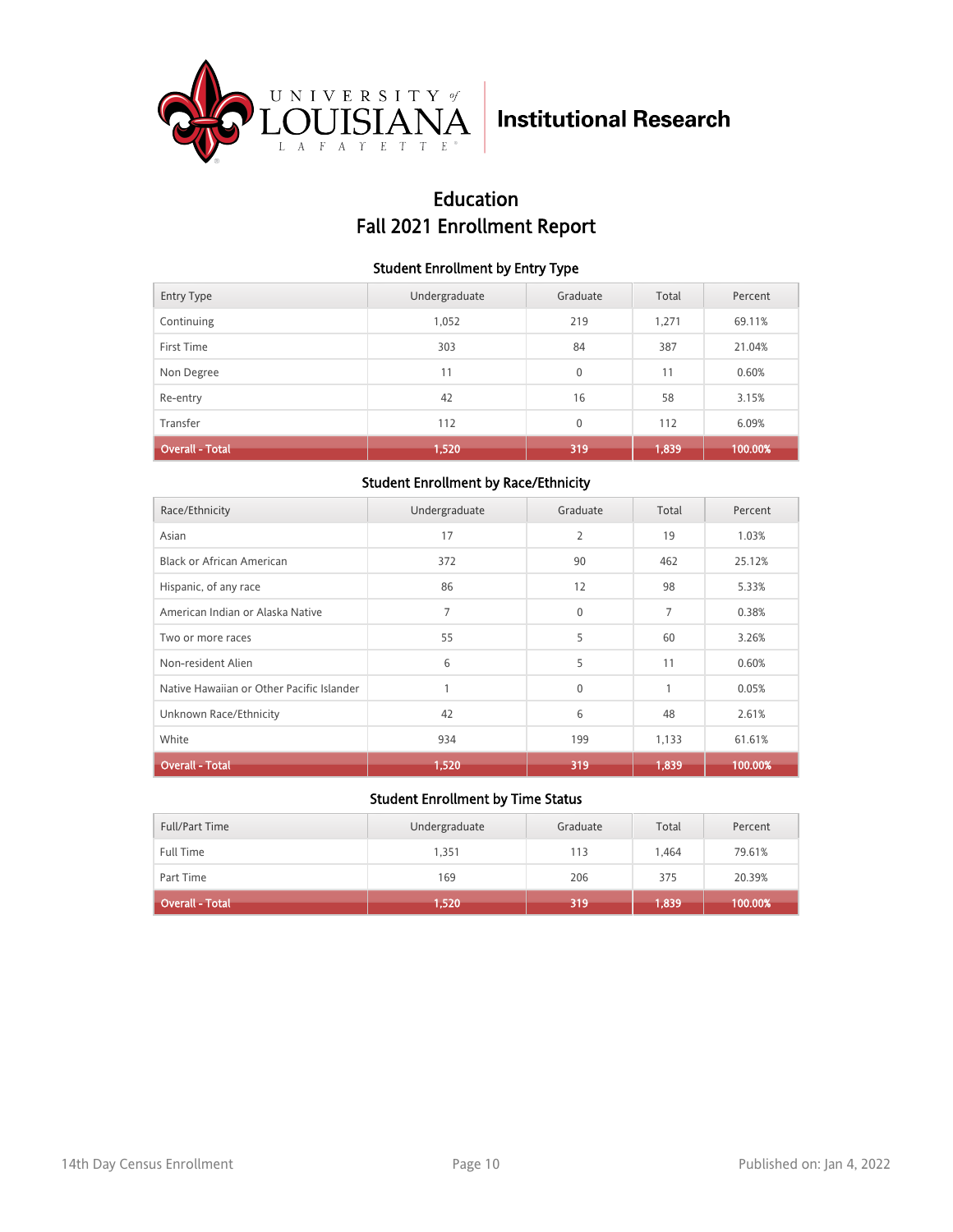

## Engineering Fall 2021 Enrollment Report

#### Student Enrollment by Home Residency

| Home ID                      | Undergraduate | Graduate | Total | Percent |
|------------------------------|---------------|----------|-------|---------|
| Louisiana                    | 1.412         | 61       | 1.473 | 85.59%  |
| Other States and Possessions | 56            |          | 63    | 3.66%   |
| <b>Foreign Countries</b>     | 70            | 115      | 185   | 10.75%  |
| <b>Overall - Total</b>       | 1,538         | 183      | 1,721 | 100.00% |

#### Student Enrollment by Gender

| Gender                 | Undergraduate | Graduate | Total | Percent |
|------------------------|---------------|----------|-------|---------|
| Male                   | 1,283         | 137      | 1,420 | 82.51%  |
| Female                 | 255           | 46       | 301   | 17.49%  |
| <b>Overall - Total</b> | 1,538         | 183      | 1,721 | 100.00% |

| Classification         | Count | Percent |
|------------------------|-------|---------|
| Freshman               | 358   | 20.80%  |
| Sophomore              | 333   | 19.35%  |
| Junior                 | 288   | 16.73%  |
| Senior                 | 559   | 32.48%  |
| <b>Masters</b>         | 93    | 5.40%   |
| Doctoral               | 90    | 5.23%   |
| <b>Overall - Total</b> | 1,721 | 100.00% |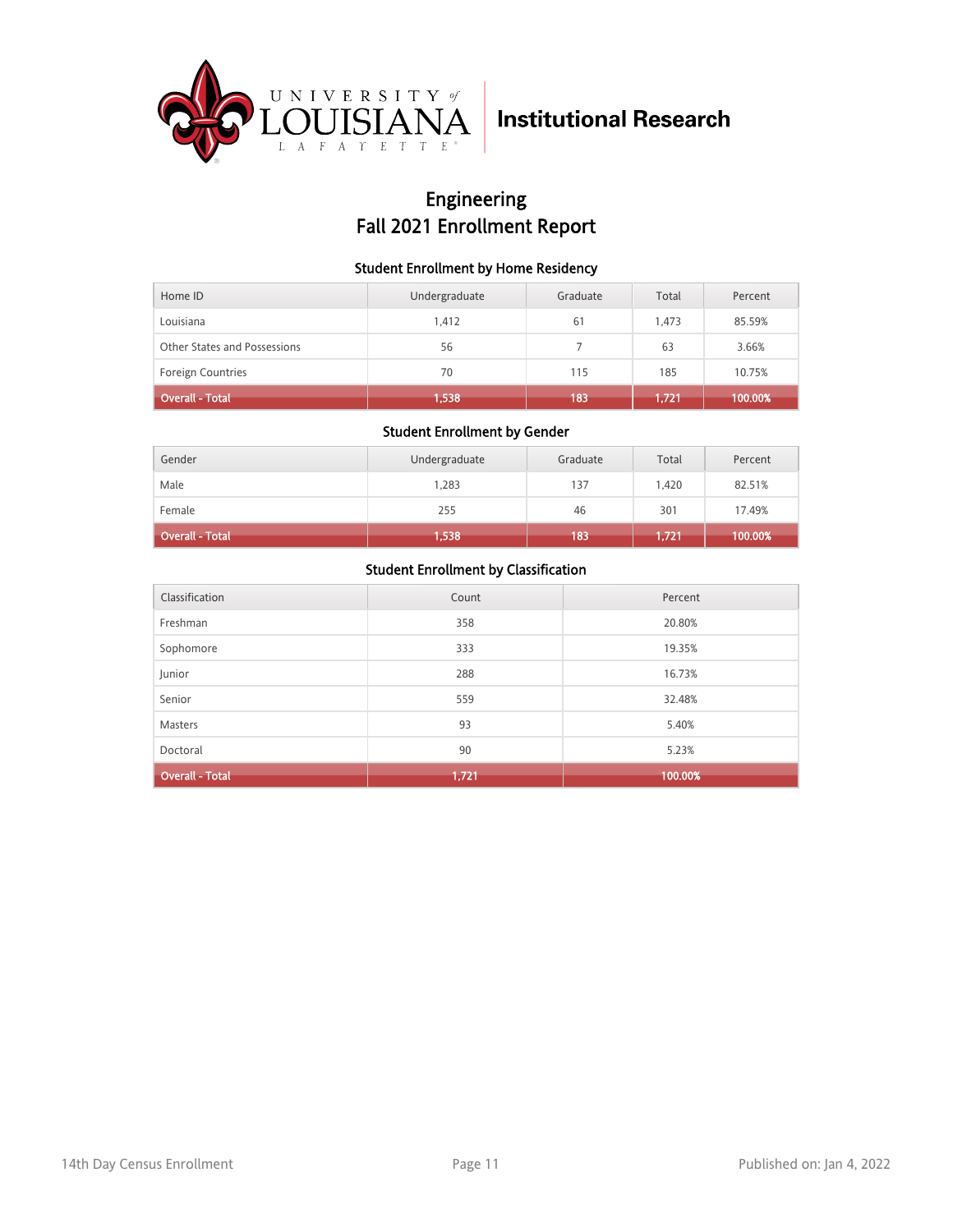

## Engineering Fall 2021 Enrollment Report

#### Student Enrollment by Entry Type

| <b>Entry Type</b>      | Undergraduate | Graduate | Total | Percent |
|------------------------|---------------|----------|-------|---------|
| Continuing             | 1,152         | 142      | 1,294 | 75.19%  |
| First Time             | 300           | 40       | 340   | 19.76%  |
| Re-entry               | 34            |          | 35    | 2.03%   |
| Transfer               | 52            | $\Omega$ | 52    | 3.02%   |
| <b>Overall - Total</b> | 1,538         | 183      | 1,721 | 100.00% |

### Student Enrollment by Race/Ethnicity

| Race/Ethnicity                            | Undergraduate | Graduate     | Total | Percent |
|-------------------------------------------|---------------|--------------|-------|---------|
| Asian                                     | 50            | 23           | 73    | 4.24%   |
| Black or African American                 | 253           | 13           | 266   | 15.46%  |
| Hispanic, of any race                     | 96            | 3            | 99    | 5.75%   |
| American Indian or Alaska Native          | 5             | 1            | 6     | 0.35%   |
| Two or more races                         | 40            | 3            | 43    | 2.50%   |
| Non-resident Alien                        | 35            | 73           | 108   | 6.28%   |
| Native Hawaiian or Other Pacific Islander | 5             | $\mathbf{0}$ | 5     | 0.29%   |
| Unknown Race/Ethnicity                    | 50            | 8            | 58    | 3.37%   |
| White                                     | 1,004         | 59           | 1,063 | 61.77%  |
| <b>Overall - Total</b>                    | 1,538         | 183          | 1,721 | 100.00% |

| Full/Part Time         | Undergraduate | Graduate | Total | Percent |
|------------------------|---------------|----------|-------|---------|
| <b>Full Time</b>       | 1,360         | 146      | 1.506 | 87.51%  |
| Part Time              | 178           | 37       | 215   | 12.49%  |
| <b>Overall - Total</b> | 1,538         | 183      | 1,721 | 100.00% |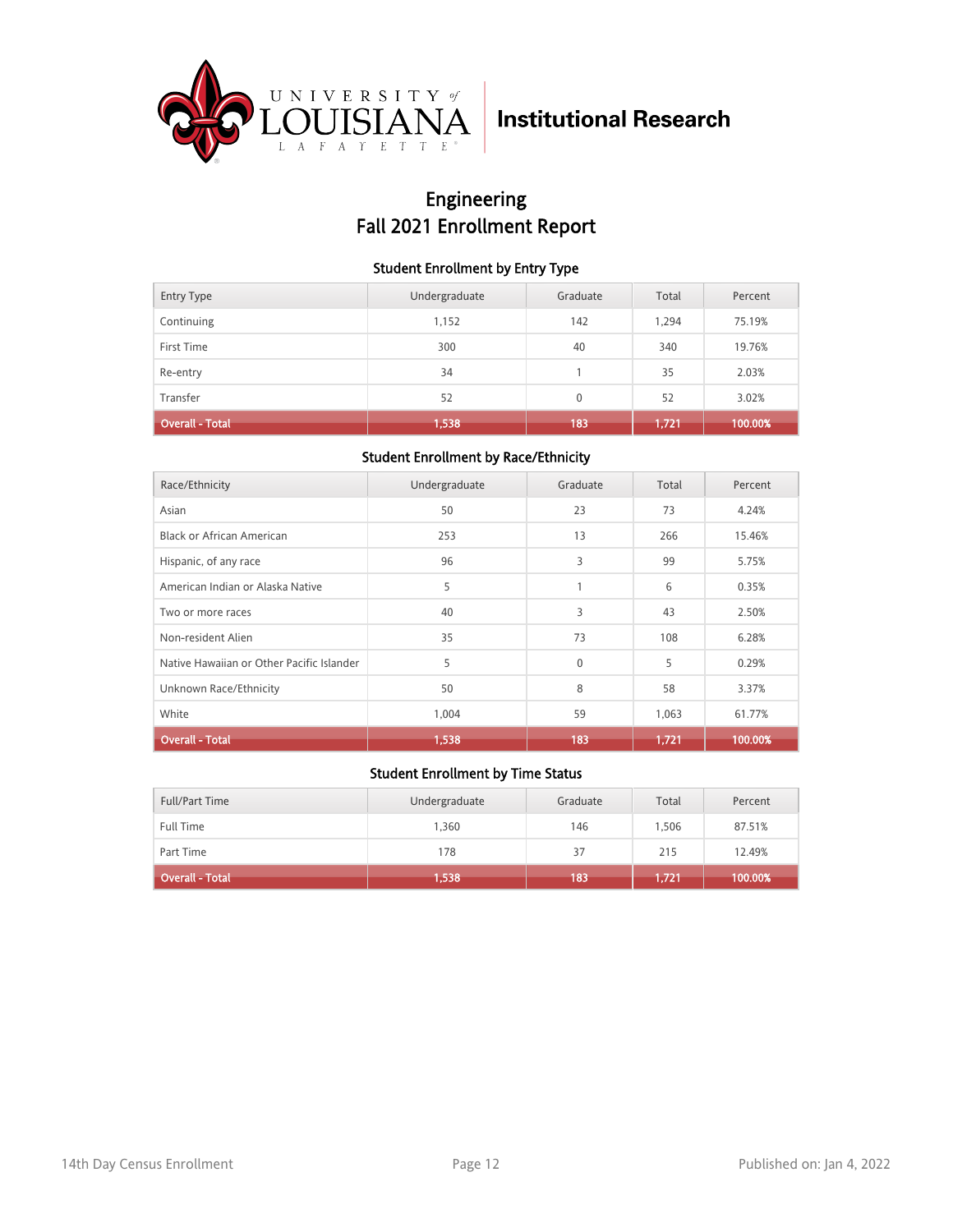

## Graduate School Fall 2021 Enrollment Report

#### Student Enrollment by Home Residency

| Home ID                | Undergraduate | Graduate | Total | Percent |
|------------------------|---------------|----------|-------|---------|
| Louisiana              |               |          |       | 100.00% |
| <b>Overall - Total</b> |               |          |       | 100.00% |

#### Student Enrollment by Gender

| Gender                 | Undergraduate | Graduate | Total | Percent |
|------------------------|---------------|----------|-------|---------|
| Male                   |               |          |       | 33.33%  |
| Female                 |               |          |       | 66.67%  |
| <b>Overall - Total</b> |               |          |       | 100.00% |

| Classification      | Count | Percent |
|---------------------|-------|---------|
| Non-Degree Graduate |       | 100.00% |
| Overall - Total     |       | 100.00% |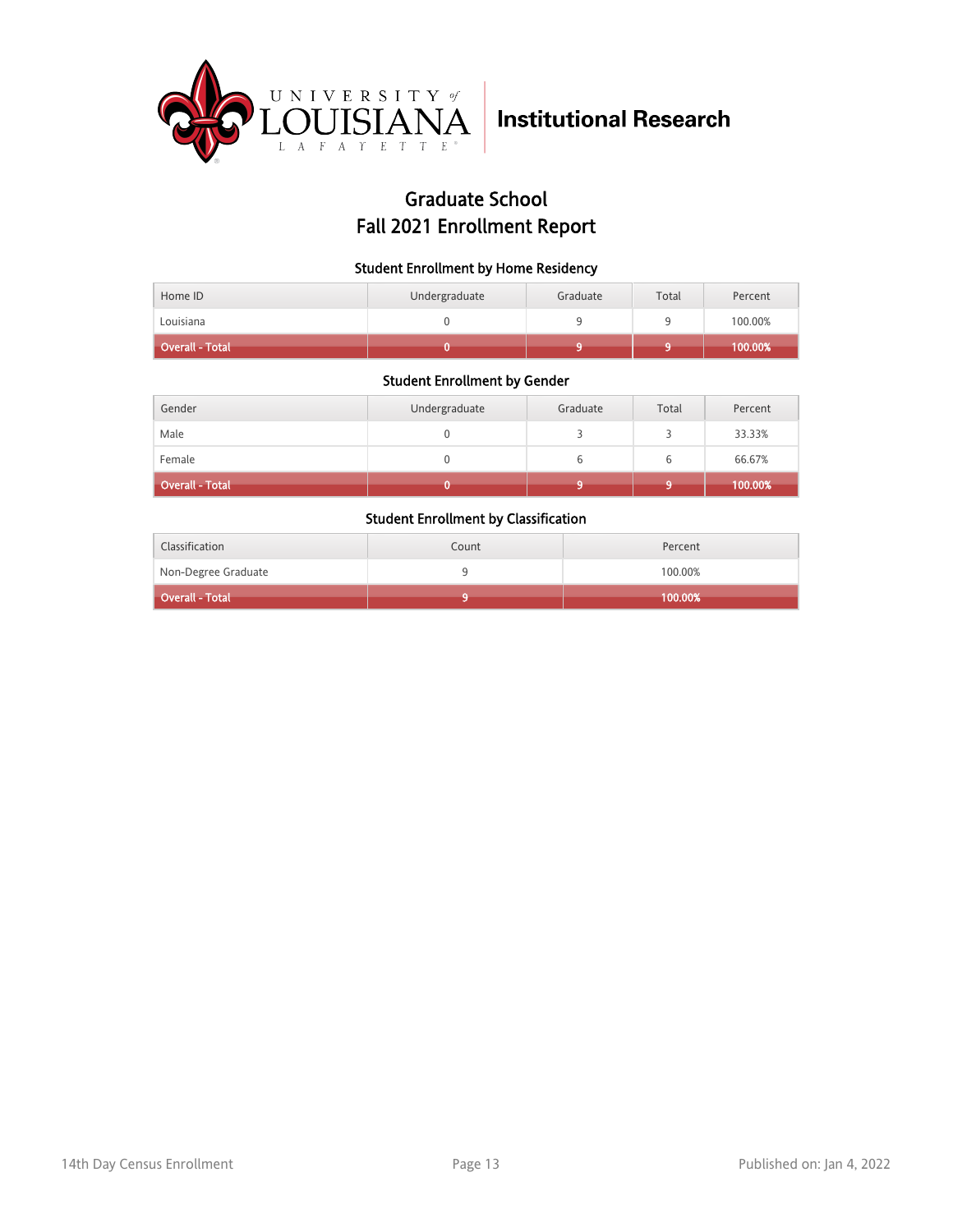

## Graduate School Fall 2021 Enrollment Report

#### Student Enrollment by Entry Type

| <b>Entry Type</b> | Undergraduate | Graduate | Total | Percent |
|-------------------|---------------|----------|-------|---------|
| Non Degree        |               |          |       | 100.00% |
| Overall - Total   |               |          |       | 100.00% |

### Student Enrollment by Race/Ethnicity

| Race/Ethnicity                   | Undergraduate | Graduate | Total | Percent |
|----------------------------------|---------------|----------|-------|---------|
| <b>Black or African American</b> | 0             |          |       | 11.11%  |
| Hispanic, of any race            | 0             |          |       | 11.11%  |
| White                            | 0             |          |       | 77.78%  |
| <b>Overall - Total</b>           |               |          |       | 100.00% |

| <b>Full/Part Time</b> | Undergraduate | Graduate | Total | Percent |
|-----------------------|---------------|----------|-------|---------|
| Part Time             |               |          |       | 100.00% |
| Overall - Total       |               |          |       | 100.00% |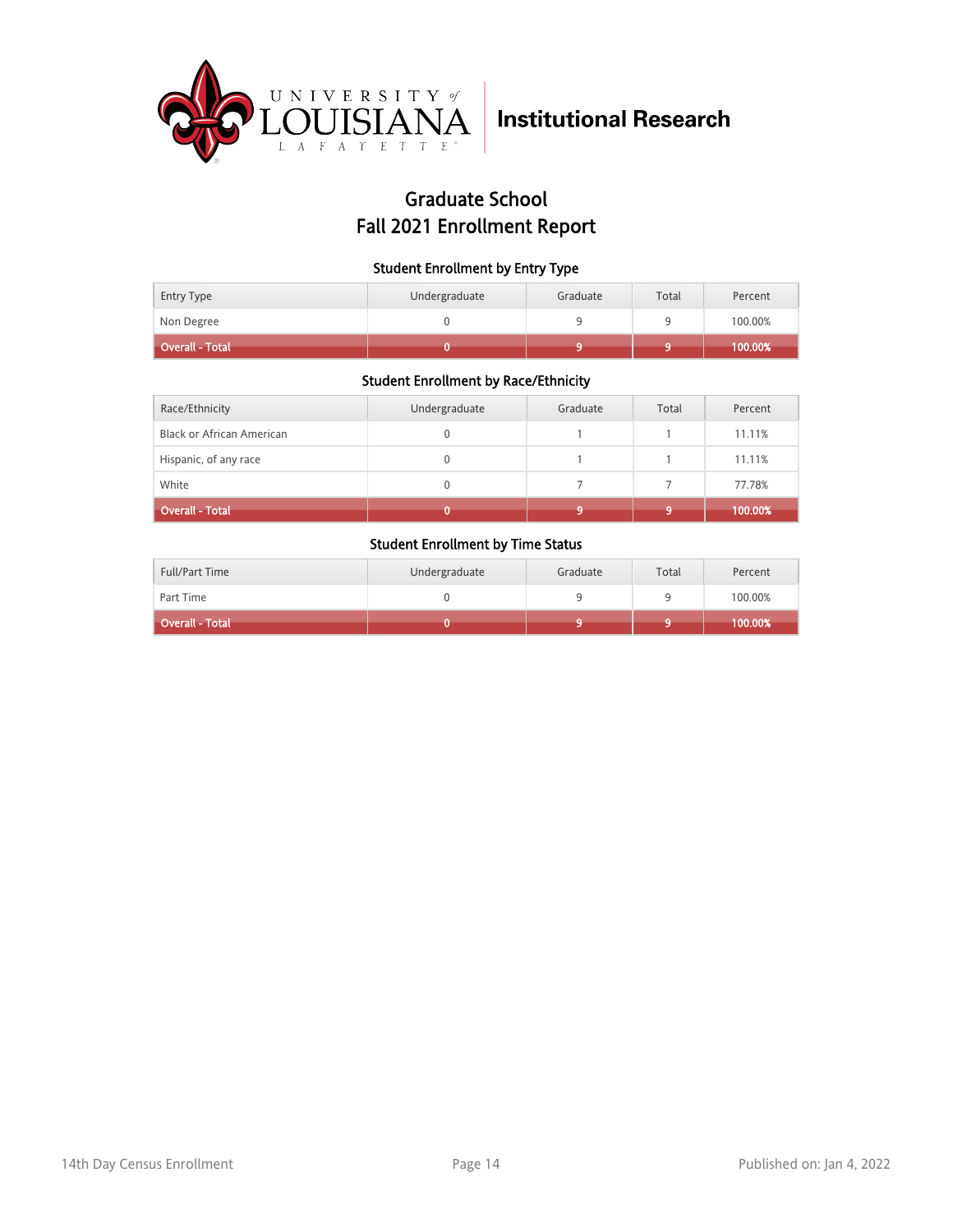

## Liberal Arts Fall 2021 Enrollment Report

#### Student Enrollment by Home Residency

| Home ID                      | Undergraduate | Graduate | Total | Percent |
|------------------------------|---------------|----------|-------|---------|
| Louisiana                    | 2,220         | 179      | 2,399 | 91.81%  |
| Other States and Possessions | 78            | 87       | 165   | 6.31%   |
| <b>Foreign Countries</b>     | 15            | 34       | 49    | 1.88%   |
| <b>Overall - Total</b>       | 2,313         | 300      | 2,613 | 100.00% |

#### Student Enrollment by Gender

| Gender                       | Undergraduate | Graduate | Total | Percent |
|------------------------------|---------------|----------|-------|---------|
| Male                         | 614           | 70       | 684   | 26.18%  |
| Female                       | 1,699         | 230      | 1,929 | 73.82%  |
| Overall - Total <sup> </sup> | 2,313         | 300      | 2,613 | 100.00% |

| Classification         | Count | Percent |
|------------------------|-------|---------|
| Freshman               | 622   | 23.80%  |
| Sophomore              | 464   | 17.76%  |
| Junior                 | 538   | 20.59%  |
| Senior                 | 689   | 26.37%  |
| Graduate Certificate   | 3     | 0.11%   |
| Masters                | 194   | 7.42%   |
| Doctoral               | 103   | 3.94%   |
| <b>Overall - Total</b> | 2,613 | 100.00% |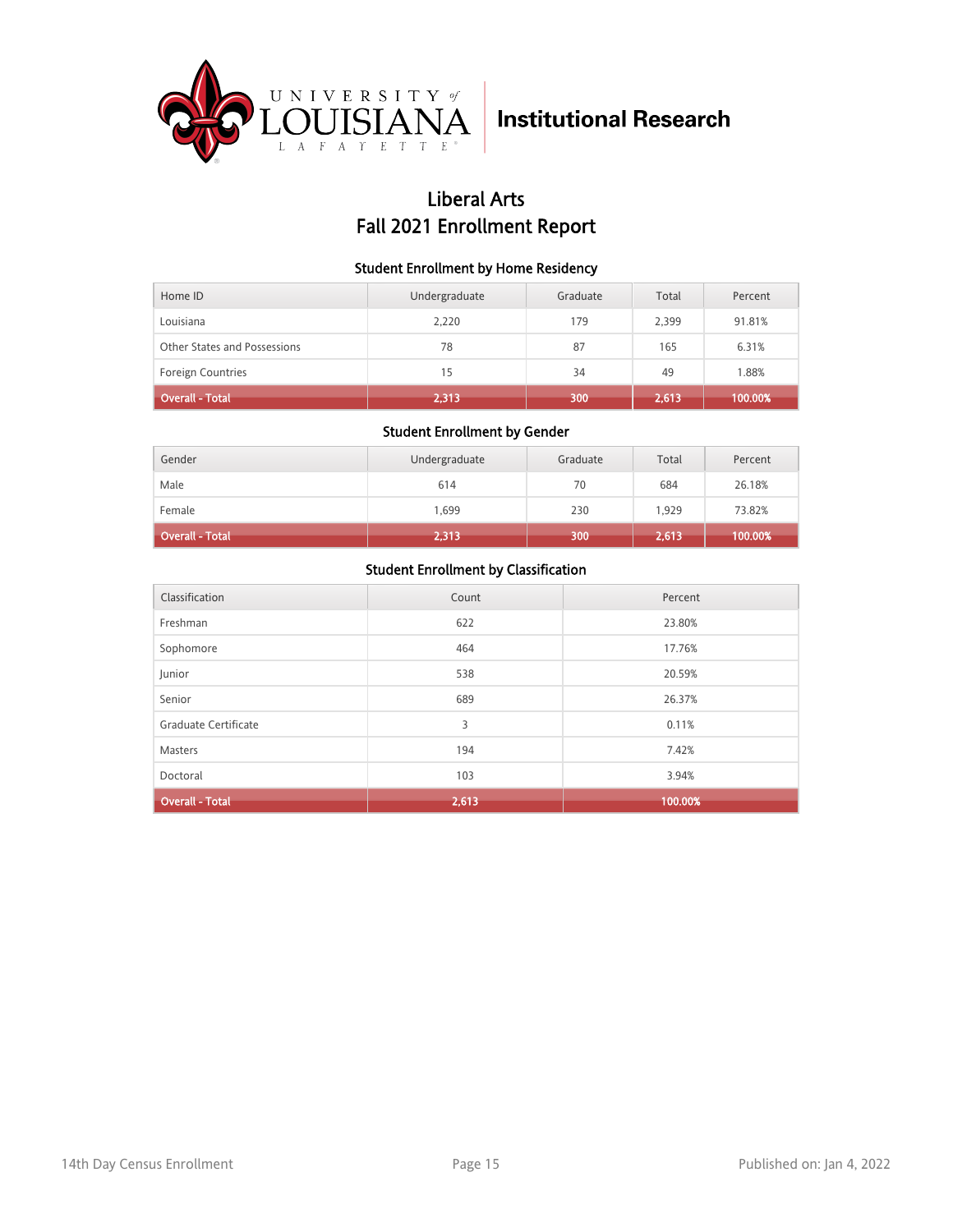

## Liberal Arts Fall 2021 Enrollment Report

#### Student Enrollment by Entry Type

| <b>Entry Type</b>      | Undergraduate | Graduate | Total | Percent |
|------------------------|---------------|----------|-------|---------|
| Continuing             | 1,646         | 235      | 1,881 | 71.99%  |
| First Time             | 489           | 60       | 549   | 21.01%  |
| Re-entry               | 64            | 5        | 69    | 2.64%   |
| Transfer               | 114           | $\Omega$ | 114   | 4.36%   |
| <b>Overall - Total</b> | 2,313         | 300      | 2,613 | 100.00% |

### Student Enrollment by Race/Ethnicity

| Race/Ethnicity                            | Undergraduate  | Graduate | Total | Percent |
|-------------------------------------------|----------------|----------|-------|---------|
| Asian                                     | 36             | 8        | 44    | 1.68%   |
| Black or African American                 | 599            | 37       | 636   | 24.34%  |
| Hispanic, of any race                     | 148            | 22       | 170   | 6.51%   |
| American Indian or Alaska Native          | 7              | $\Omega$ | 7     | 0.27%   |
| Two or more races                         | 95             | 11       | 106   | 4.06%   |
| Non-resident Alien                        | $\overline{7}$ | 29       | 36    | 1.38%   |
| Native Hawaiian or Other Pacific Islander | 5              | $\Omega$ | 5     | 0.19%   |
| Unknown Race/Ethnicity                    | 43             | 2        | 45    | 1.72%   |
| White                                     | 1,373          | 191      | 1,564 | 59.85%  |
| <b>Overall - Total</b>                    | 2,313          | 300      | 2,613 | 100.00% |

| Full/Part Time         | Undergraduate | Graduate | Total | Percent |
|------------------------|---------------|----------|-------|---------|
| <b>Full Time</b>       | 2,143         | 244      | 2.387 | 91.35%  |
| Part Time              | 170           | 56       | 226   | 8.65%   |
| <b>Overall - Total</b> | 2,313         | 300      | 2,613 | 100.00% |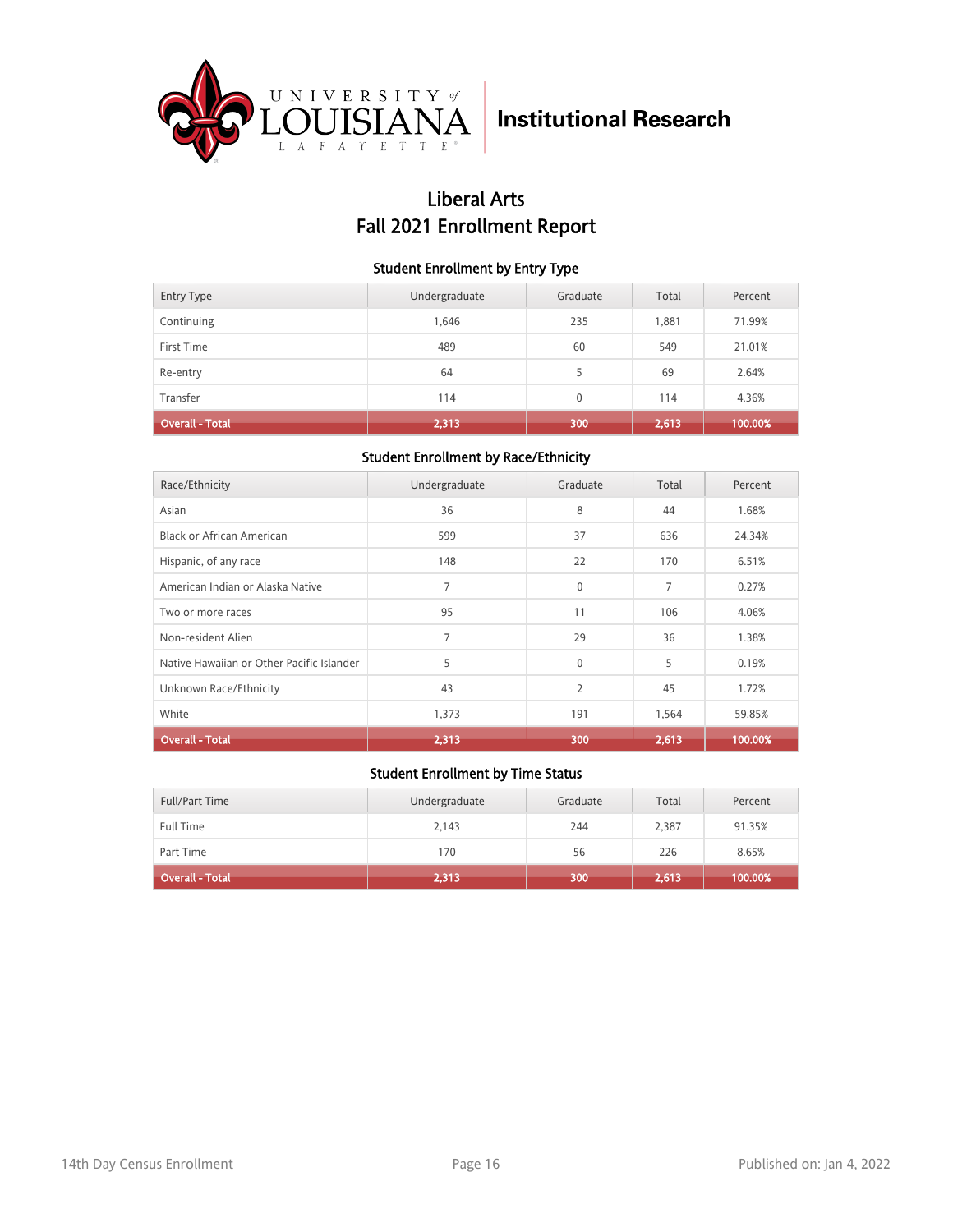

## Nursing & Allied Health Professions Fall 2021 Enrollment Report

#### Student Enrollment by Home Residency

| Home ID                      | Undergraduate | Graduate | Total | Percent |
|------------------------------|---------------|----------|-------|---------|
| Louisiana                    | 1.583         | 152      | 1.735 | 88.03%  |
| Other States and Possessions | 217           |          | 218   | 11.06%  |
| <b>Foreign Countries</b>     | 18            | 0        | 18    | 0.91%   |
| <b>Overall - Total</b>       | 1,818         | 153      | 1,971 | 100.00% |

#### Student Enrollment by Gender

| Gender          | Undergraduate | Graduate | Total | Percent |
|-----------------|---------------|----------|-------|---------|
| Male            | 213           | 23       | 236   | 11.97%  |
| Female          | 1,605         | 130      | 1,735 | 88.03%  |
| Overall - Total | 1,818         | 153      | 1,971 | 100.00% |

| Classification         | Count | Percent |
|------------------------|-------|---------|
| Freshman               | 511   | 25.93%  |
| Sophomore              | 260   | 13.19%  |
| Junior                 | 272   | 13.80%  |
| Senior                 | 775   | 39.32%  |
| <b>Masters</b>         | 132   | 6.70%   |
| Doctoral               | 21    | 1.07%   |
| <b>Overall - Total</b> | 1,971 | 100.00% |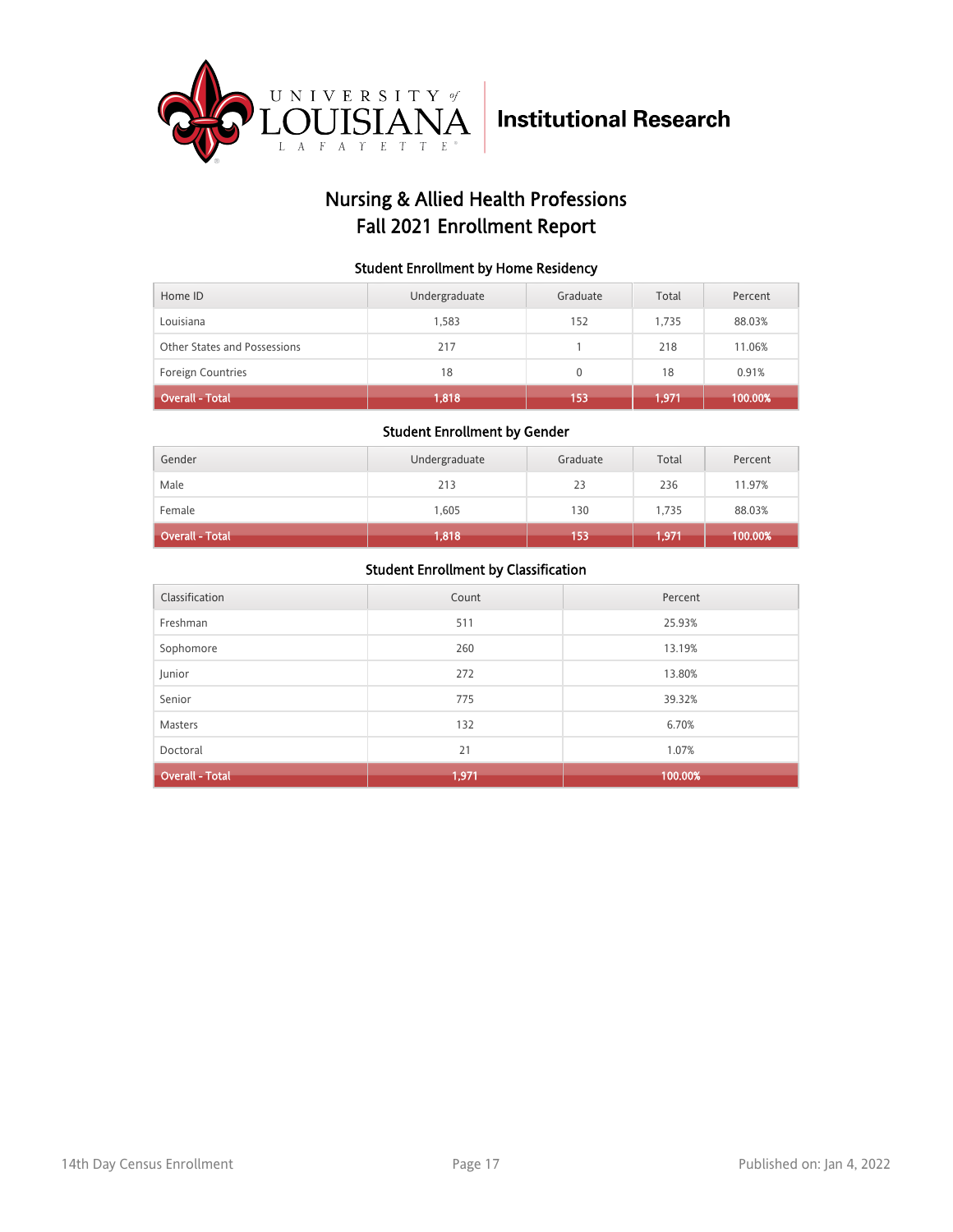

## Nursing & Allied Health Professions Fall 2021 Enrollment Report

#### Student Enrollment by Entry Type

| <b>Entry Type</b>      | Undergraduate | Graduate | Total | Percent |
|------------------------|---------------|----------|-------|---------|
| Continuing             | 1,154         | 131      | 1,285 | 65.20%  |
| First Time             | 441           | 18       | 459   | 23.29%  |
| Re-entry               | 62            | 4        | 66    | 3.35%   |
| Transfer               | 161           | $\Omega$ | 161   | 8.17%   |
| <b>Overall - Total</b> | 1,818         | 153      | 1,971 | 100.00% |

### Student Enrollment by Race/Ethnicity

| Race/Ethnicity                            | Undergraduate  | Graduate | Total | Percent |
|-------------------------------------------|----------------|----------|-------|---------|
| Asian                                     | 44             |          | 45    | 2.28%   |
| Black or African American                 | 517            | 27       | 544   | 27.60%  |
| Hispanic, of any race                     | 104            | 3        | 107   | 5.43%   |
| American Indian or Alaska Native          | $\overline{7}$ | 1        | 8     | 0.41%   |
| Two or more races                         | 57             | 3        | 60    | 3.04%   |
| Non-resident Alien                        | 3              | $\Omega$ | 3     | 0.15%   |
| Native Hawaiian or Other Pacific Islander |                | $\Omega$ | 1     | 0.05%   |
| Unknown Race/Ethnicity                    | 54             | 4        | 58    | 2.94%   |
| White                                     | 1,031          | 114      | 1,145 | 58.09%  |
| <b>Overall - Total</b>                    | 1,818          | 153      | 1,971 | 100.00% |

| Full/Part Time         | Undergraduate | Graduate | Total | Percent |
|------------------------|---------------|----------|-------|---------|
| <b>Full Time</b>       | 1.241         | 13       | 1.254 | 63.62%  |
| Part Time              | 577           | 140      | 717   | 36.38%  |
| <b>Overall - Total</b> | 1,818         | 153      | 1,971 | 100.00% |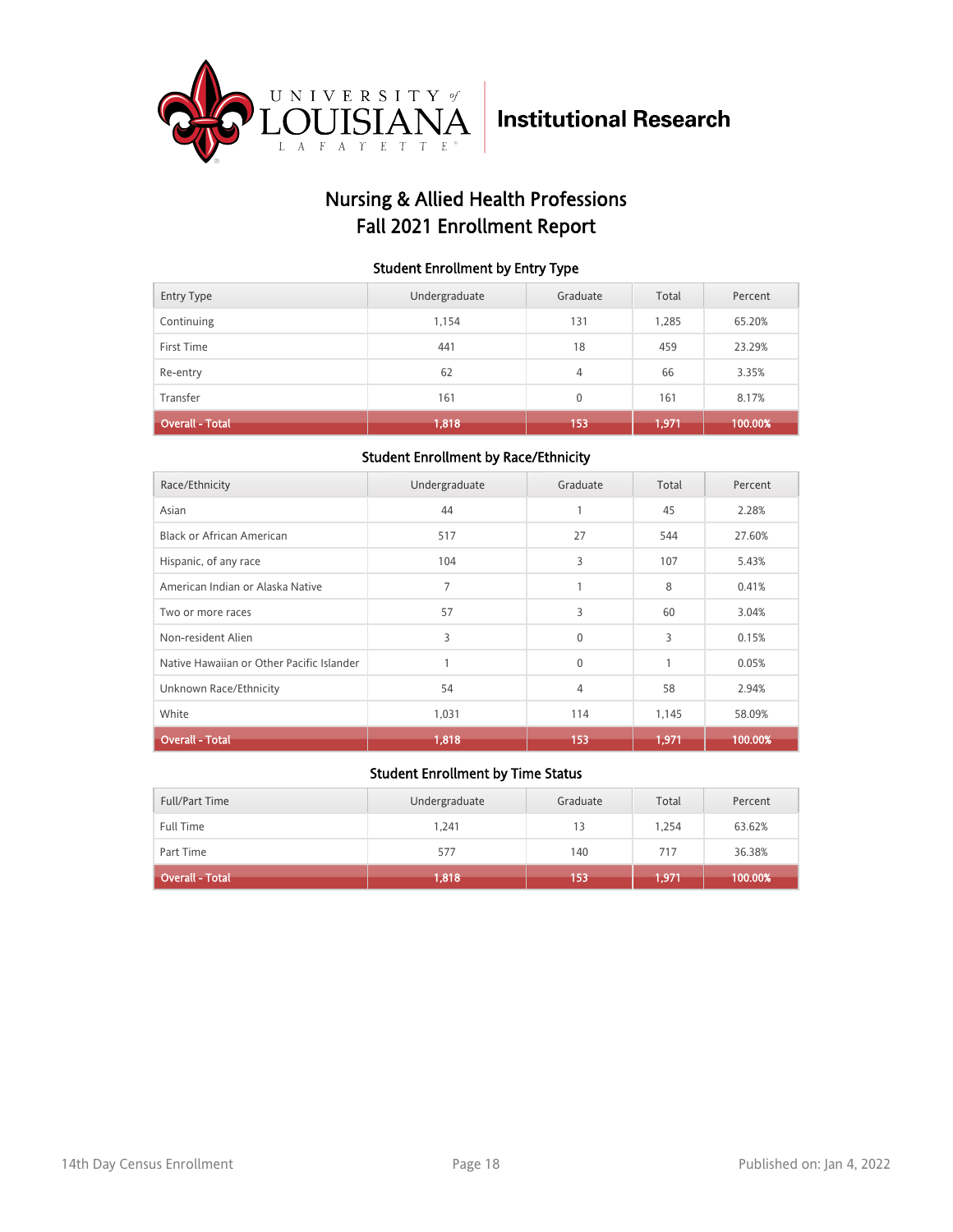

### **Sciences** Fall 2021 Enrollment Report

#### Student Enrollment by Home Residency

| Home ID                      | Undergraduate | Graduate | Total | Percent |
|------------------------------|---------------|----------|-------|---------|
| Louisiana                    | 1.827         | 89       | 1.916 | 86.23%  |
| Other States and Possessions | 52            | 59       | 111   | 5.00%   |
| <b>Foreign Countries</b>     | 34            | 161      | 195   | 8.78%   |
| <b>Overall - Total</b>       | 1,913         | 309      | 2,222 | 100.00% |

#### Student Enrollment by Gender

| Gender                 | Undergraduate | Graduate | Total | Percent |
|------------------------|---------------|----------|-------|---------|
| Male                   | 998           | 203      | 1.201 | 54.05%  |
| Female                 | 915           | 106      | 1,021 | 45.95%  |
| <b>Overall - Total</b> | 1,913         | 309      | 2,222 | 100.00% |

| Classification         | Count | Percent |
|------------------------|-------|---------|
| Freshman               | 561   | 25.25%  |
| Sophomore              | 384   | 17.28%  |
| Junior                 | 373   | 16.79%  |
| Senior                 | 595   | 26.78%  |
| <b>Masters</b>         | 131   | 5.90%   |
| Doctoral               | 178   | 8.01%   |
| <b>Overall - Total</b> | 2,222 | 100.00% |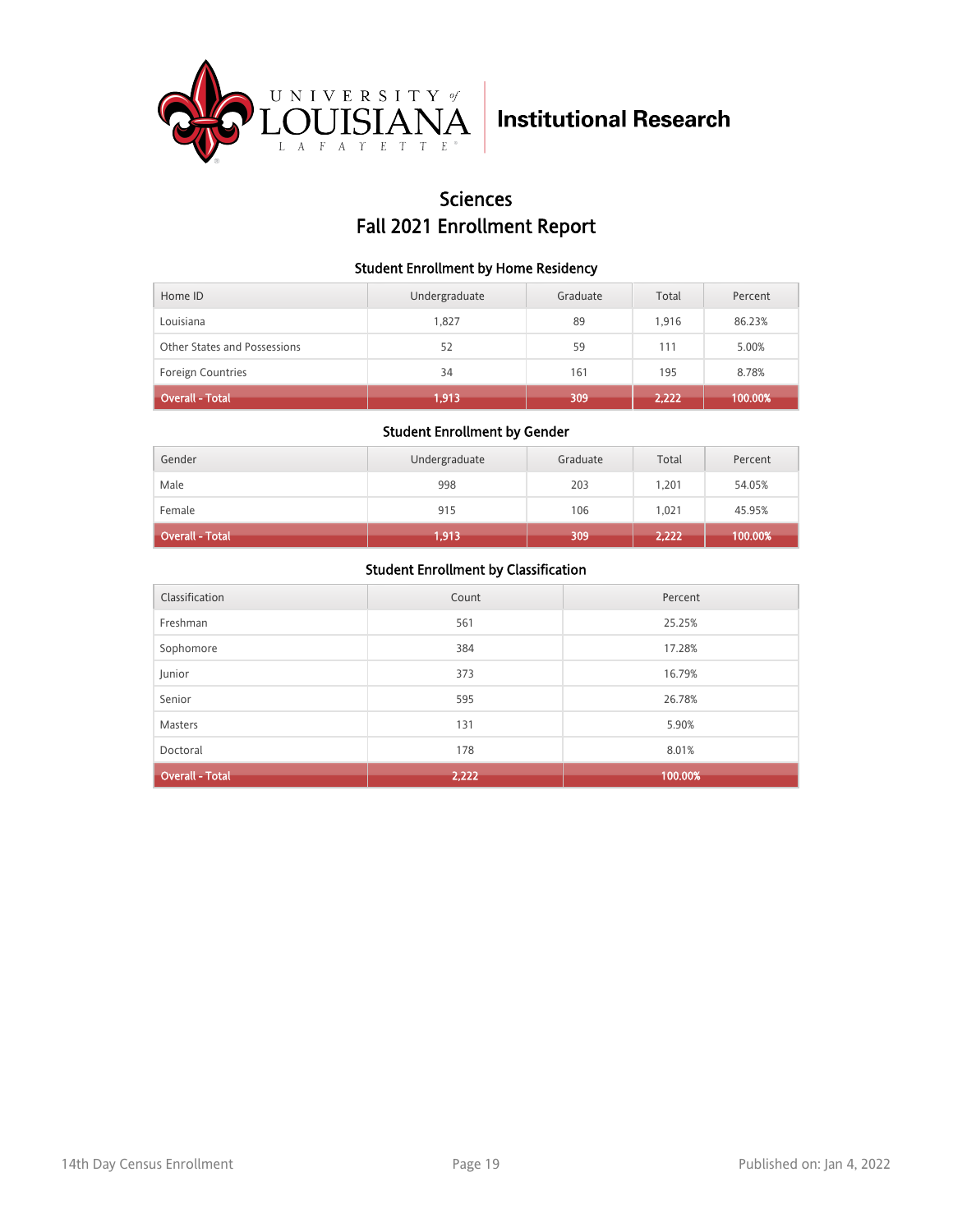

## Sciences Fall 2021 Enrollment Report

#### Student Enrollment by Entry Type

| <b>Entry Type</b> | Undergraduate | Graduate     | Total | Percent |
|-------------------|---------------|--------------|-------|---------|
| Continuing        | 1,312         | 222          | 1,534 | 69.04%  |
| First Time        | 480           | 70           | 550   | 24.75%  |
| Re-entry          | 52            | 17           | 69    | 3.11%   |
| Transfer          | 69            | $\mathbf{0}$ | 69    | 3.11%   |
| Overall - Total   | 1,913         | 309          | 2,222 | 100.00% |

### Student Enrollment by Race/Ethnicity

| Race/Ethnicity                            | Undergraduate  | Graduate     | Total          | Percent |
|-------------------------------------------|----------------|--------------|----------------|---------|
| Asian                                     | 105            | 19           | 124            | 5.58%   |
| Black or African American                 | 409            | 24           | 433            | 19.49%  |
| Hispanic, of any race                     | 100            | 10           | 110            | 4.95%   |
| American Indian or Alaska Native          | 9              | 1            | 10             | 0.45%   |
| Two or more races                         | 76             | 7            | 83             | 3.74%   |
| Non-resident Alien                        | 15             | 114          | 129            | 5.81%   |
| Native Hawaiian or Other Pacific Islander | $\overline{2}$ | $\mathbf{0}$ | $\overline{2}$ | 0.09%   |
| Unknown Race/Ethnicity                    | 56             | 9            | 65             | 2.93%   |
| White                                     | 1,141          | 125          | 1,266          | 56.98%  |
| <b>Overall - Total</b>                    | 1,913          | 309          | 2,222          | 100.00% |

| Full/Part Time         | Undergraduate | Graduate | Total | Percent |
|------------------------|---------------|----------|-------|---------|
| <b>Full Time</b>       | 1.708         | 255      | 1.963 | 88.34%  |
| Part Time              | 205           | 54       | 259   | 11.66%  |
| <b>Overall - Total</b> | 1,913         | 309      | 2,222 | 100.00% |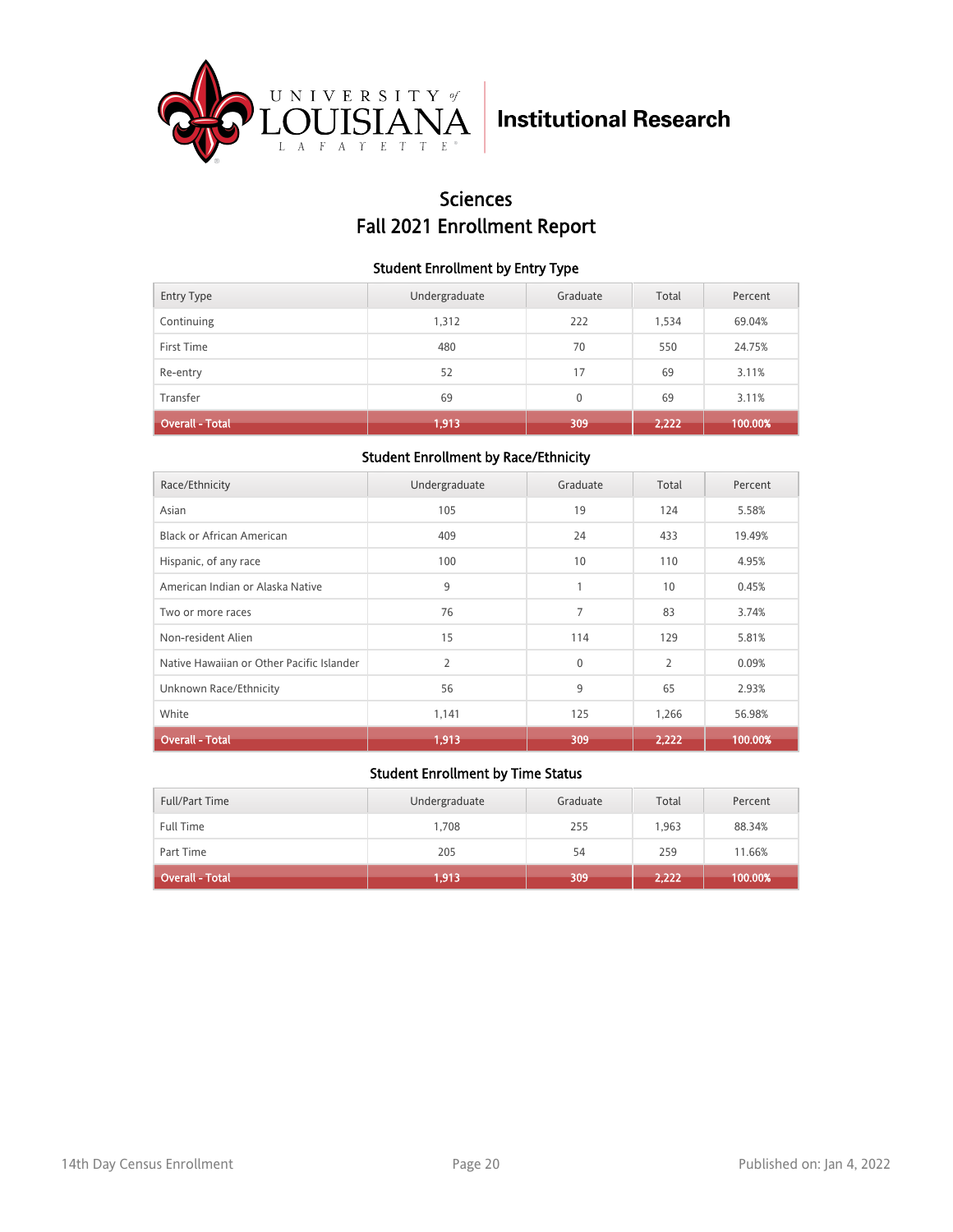

## University College Fall 2021 Enrollment Report

#### Student Enrollment by Home Residency

| Home ID                      | Undergraduate | Graduate | Total | Percent |
|------------------------------|---------------|----------|-------|---------|
| Louisiana                    | 616           |          | 616   | 86.15%  |
| Other States and Possessions | 83            | 0        | 83    | 11.61%  |
| <b>Foreign Countries</b>     | 16            | 0        | 16    | 2.24%   |
| Overall - Total <sup>1</sup> | 715           |          | 715   | 100.00% |

#### Student Enrollment by Gender

| Gender                 | Undergraduate | Graduate | Total | Percent |
|------------------------|---------------|----------|-------|---------|
| Male                   | 300           |          | 300   | 41.96%  |
| Female                 | 415           | 0        | 415   | 58.04%  |
| <b>Overall - Total</b> | 715           |          | 715   | 100.00% |

| Classification         | Count | Percent |
|------------------------|-------|---------|
| Freshman               | 69    | 9.65%   |
| Sophomore              | 80    | 11.19%  |
| Junior                 | 204   | 28.53%  |
| Senior                 | 362   | 50.63%  |
| <b>Overall - Total</b> | 715   | 100.00% |